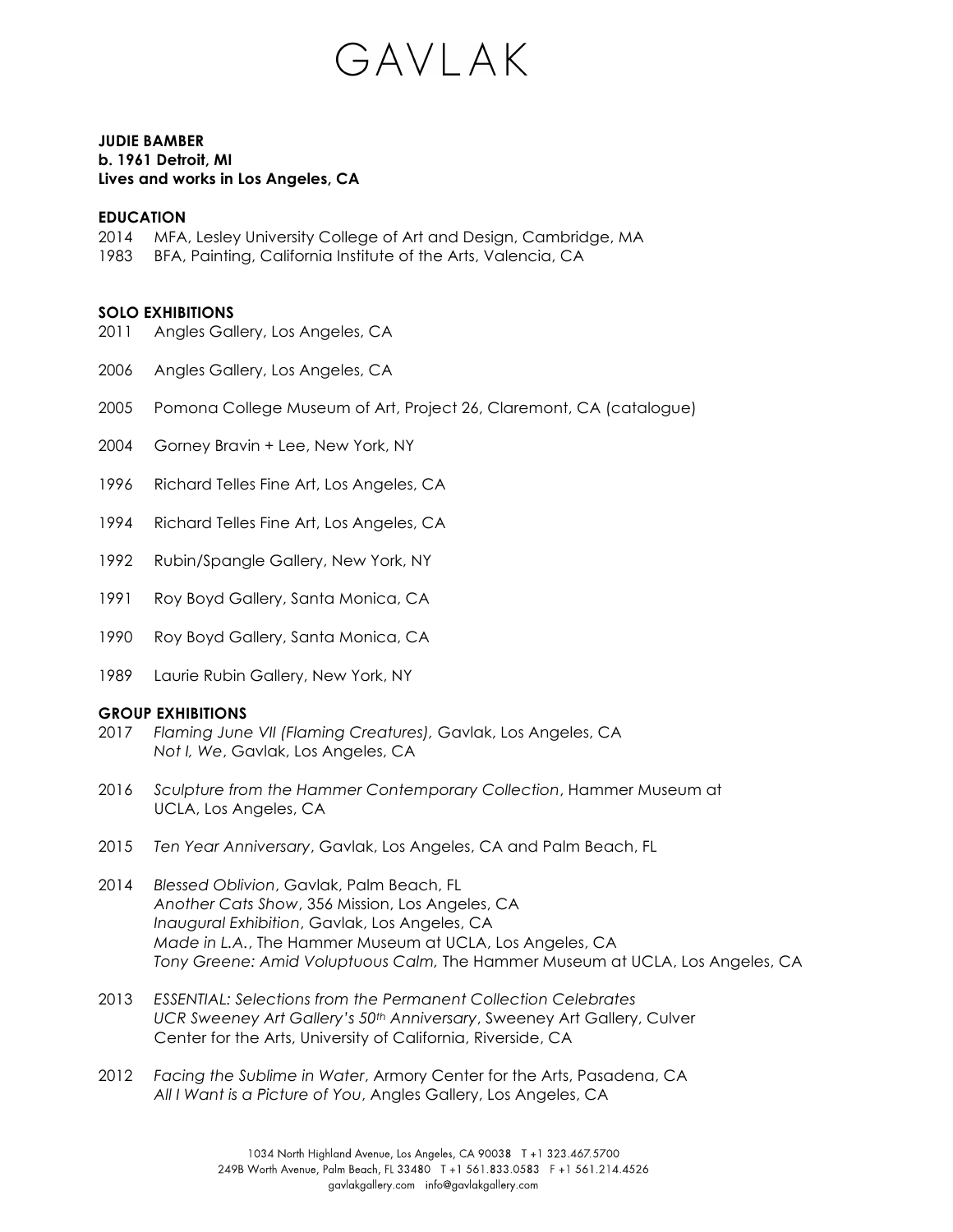# GAVLAK

- 2011 *Women by Women: Judie Bamber, Bridget Mac, Kim McCarty, Suzannah Sinclair, Edwina White*, Heiner Contemporary, Washington, DC
- 2010 *The Visible Vagina*, David Nolan Gallery and Francis M Naumann Fine Art, New York, NY
- 2009 *Mighty Daggers Do Small Paintings Throw*, Angles Gallery, Santa Monica, CA
- 2008 *COLA individual artist fellowships 2008*, Los Angeles Municipal Art Gallery, Barnsdall Park, Los Angeles, CA
- 2007 *Exquisite Acts & Everyday Rebellions*, California Institute of the Arts, Valencia, CA
- 2005 *Liquid Los Angeles: Contemporary Watercolor Painting in Los Angeles*, Pasadena Museum of California Art, Pasadena, CA *New Works on Paper,* Angles Gallery, Santa Monica, CA
- 2004 *Faculty Exhibition*, Carpenter Center, Cambridge, MA *SPF*, Angles Gallery, Santa Monica, CA
- 2003 *The Distance Between My House and the Beach*, Weingart Art Galleries, Occidental College, Los Angeles, CA *Intimates*, Angles Gallery, Santa Monica, CA
- 2002 *Judie Bamber, David Deutsch, Moira Dryer, Mariele Neudecker*, Gorney Bravin + Lee, New York, NY
- 2001 *Judie Bamber, Catherine Opie*, Gorney Bravin + Lee, New York, NY
- 2000 *Annual Drawing Show*, Weatherspoon Art Gallery, Greenboro, NC
- 1999 *Painting Pictures*, Beaver College Art Gallery, Spruance Art Center, Beaver College, Glenside, PA
- 1998 *Out Inside: UC Gay and Lesbian Visual Art Faculty*, Sesnon Gallery, UC Santa Cruz, Santa Cruz, CA
- 1997 *Judie Bamber, Kurt Kauper*, Jay Gorney Modern Art, New York, NY *Musee Imaginaire*, Museum of Installation, London, England *Dry*, Miller Fine Art, Los Angeles CA
- 1996 Sexual Politics: Judy Chicago's Dinner Party in Feminist Art History, UCLA at the Armand Hammer Museum of Art and Cultural Center, Los Angeles, CA; (catalogue) *Drawn from LA*, The Armory, Los Angeles, CA and Art Center College of Design, Pasadena, CA (catalogue) *True. Bliss*, Los Angeles Contemporary Exhibitions, Hollywood CA
- 1995 *The Moderns*, Feature, New York, NY *In a Different Light*, University Art Museum, University of California, Berkeley, CA; (catalogue) *Pervert*, UC Irvine Fine Arts Gallery, University of California, Irvine, CA; (catalogue)
- 1994 *Bad Girls West*, Wight Art Gallery, University of California, Los Angeles, CA; (catalogue)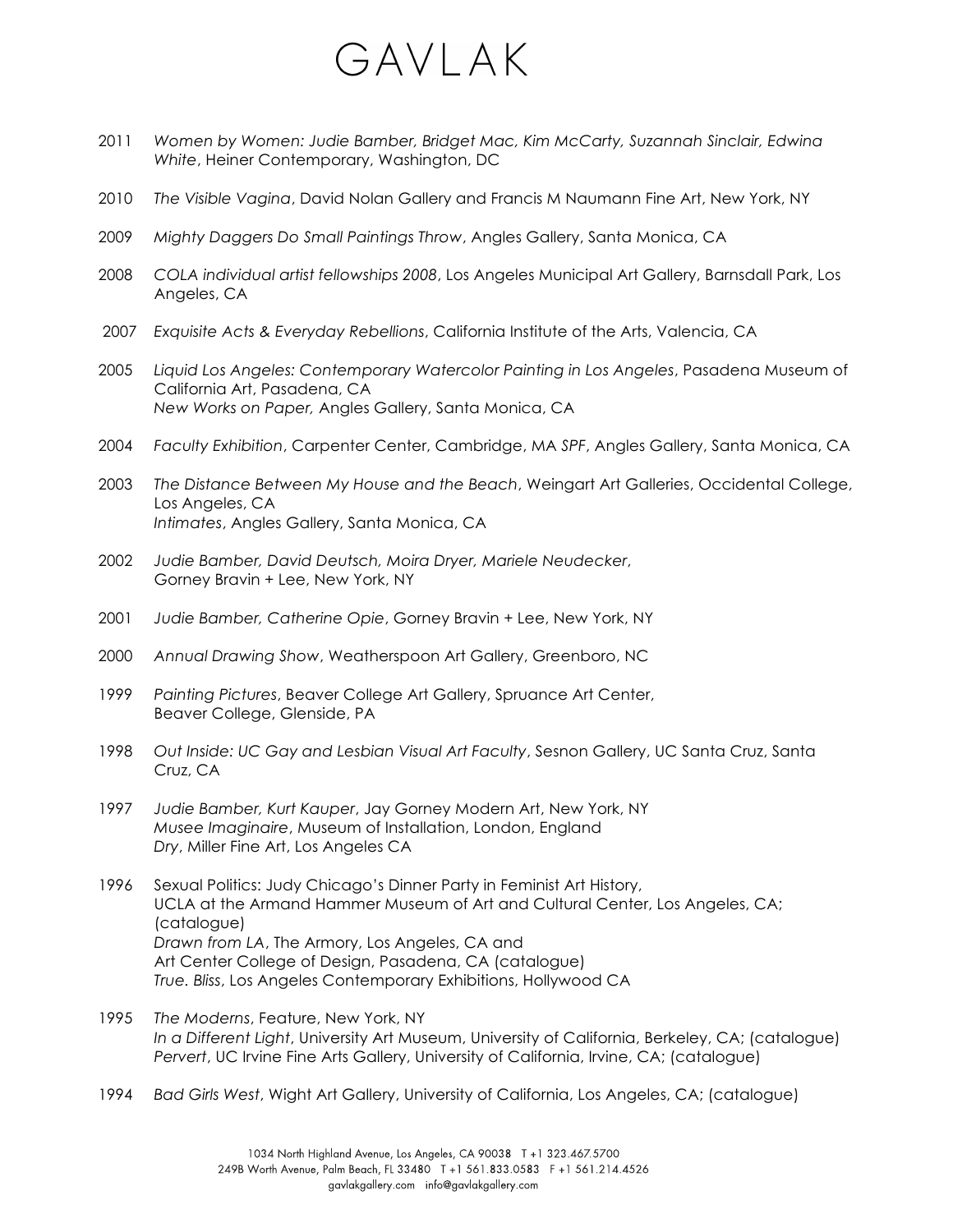

*Drawings*, College of Creative Studies, University of California, Santa Barbara, CA *Faculty/Staff: New Work*, UC Irvine Fine Arts Gallery, University of California Irvine, CA *Art of Seduction*, The Centre Gallery, Dade Community College, Miami, FL; (catalogue)

- 1993 *Contemporary Identities: 23 Artists*, The Phoenix Triennial, Phoenix Art Museum, Phoenix, AZ (catalogue) *Paper Trails: The Eidetic Image*, Krannert Art Museum, University of Illinois at Urbana-Champaign, Champaign, IL *Sugar and Spice*, Long Beach Museum of Art, Long Beach, CA; (catalogue) *Sensual Disturbance*, Temple Gallery, Temple University, Elkins Park, PA *Back Talk*, Contemporary Arts Forum, Santa Barbara, CA (catalogue) *Regarding Masculinity*, Arthur Rogers Gallery, New Orleans, LO *Public and Private Pleasures*, Nomadic Site, Newberry School of Beauty, Hollywood, CA (curated by Lauren Lesko) (catalogue)
- 1992 *In Pursuit of a Devoted Repulsion*, Roy Boyd Gallery, Santa Monica, CA *The Underthings*, Bliss Gallery, Pasadena, CA
- 1991 *LA Times*, Boise Art Museum, Boise, Idaho; (catalogue) *Uprooted*, N.A.M.E. Gallery, Chicago, IL *Someone or Somebody*, Meyers Bloom Gallery, Santa Monica, CA
- 1990 *Not so Simple Pleasures*, MIT List Visual Arts Center, Cambridge, MA; (catalogue) *Faces*, Marc Richards Gallery, Los Angeles, CA
- 1989 *Climate 89*, Laurie Rubin Gallery, New York, NY *Thick and Thin*, Fahey/Klein Gallery, Los Angeles, CA *Judie Bamber, Tony Greene, Carol Vena-Mondt*, Jan Baum Gallery, Los Angeles, CA *Three Hundred Years of Still Life*, Michael Kohn Gallery, Los Angeles, CA
- 1988 *LA Hot and Cool: Selections*, Stux Gallery, New York, NY *Recent Art from LA*, Cleveland Center for Contemporary Art, Cleveland, OH *Lace Annuale*, Los Angeles Contemporary Exhibitions, Los Angeles, CA *Contention*, New Langton Arts, San Francisco, CA

### **SELECTED BIBLIOGRAPHY: BOOKS, CATALOGUES AND ACADEMIC JOURNALS**

- 2014 Bartholomae, David. Ways of Reading: An Anthology for Writers 10e (Reproduction)
- 2013 Vitamin D2: New Perspectives in Drawing, (Phaidon Press, 2013), 40-41 (reproduction) Lord, Catherine and Meyer, Richard. Art and Queer Culture, (Themes and Movements Series, London: Phaidon Press, 2013), 185, 376 (reproduction)
- 2011 Halberstam, Judith. The Queer Art of Failure, (Durham, NC: Duke University Press, 2011), cover, 87-121. (reproduction)
- 2007 Halberstam, Judith. Notes On Failure, In The Power and Politics of the Aesthetic in American Culture, edited by Klaus Benesch and Ulla Haselstein, (Heidelberg: Universitätsverlag, Publications of the Bavarian American Academy, Volume 7, 2007), 82-89. (reproduction)
- 2005 Blake, Nayland. Judie Bamber: New Horizons, (Pomona, California: Pomona College Museum of Art, Project 26, 2005), 5-9. (reproduction)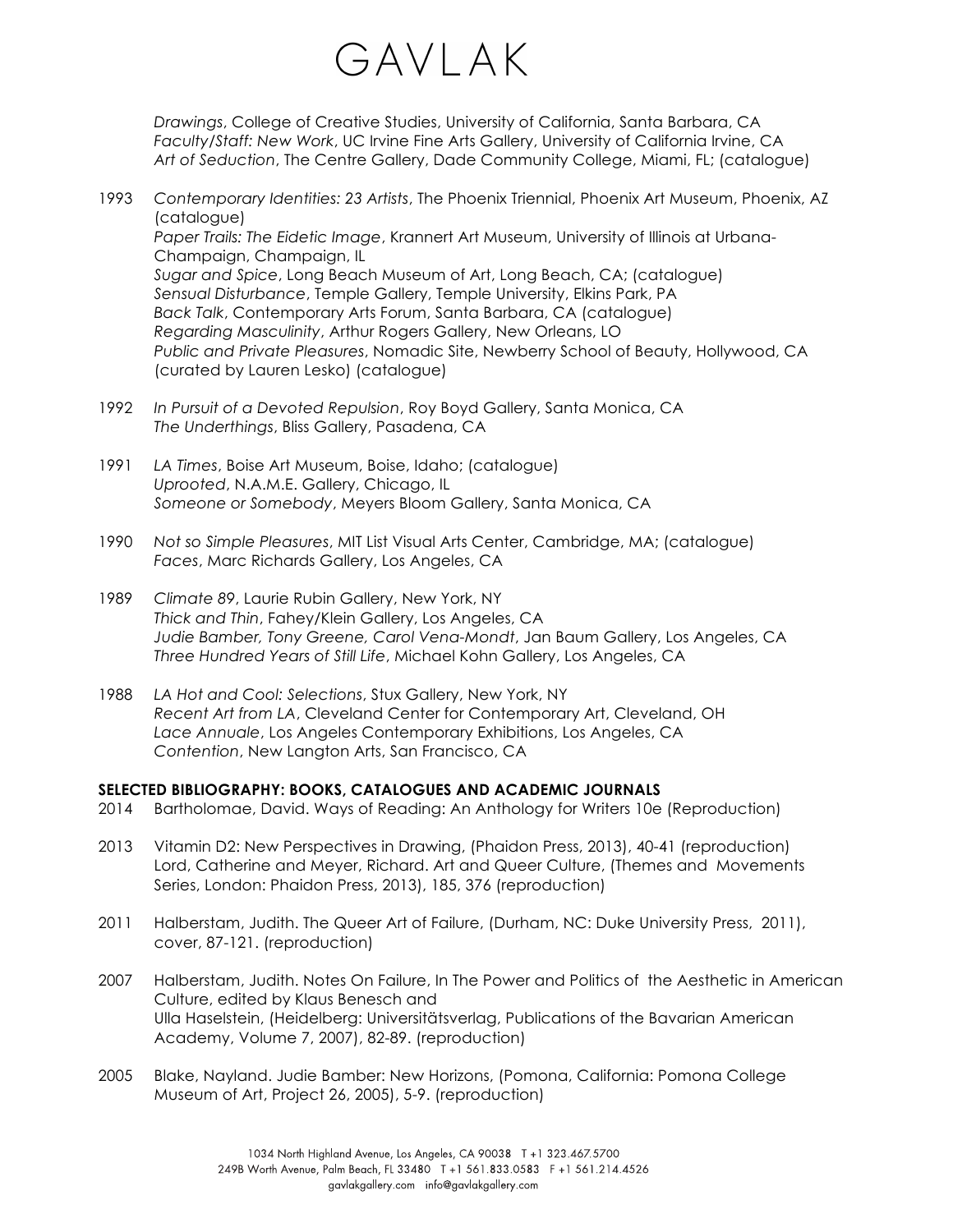# GAVLAK

- 2003 Thompson, Margo. Finding the Phallus in Female Body Imagery, n. paradoxa, volume 11, 2003, 49-60, 50 (reproduction)
- 2002 Cottingham, Laura. Seeing Through the Seventies: Essays on Feminism and Art, (Routledge Harwood, 2014), 152. Burgess Fuller, Diana., and Salvioni, Daniela. Eds. Art, Women, California 1950 2000: Parallels and Intersections, (University of California Press, 2002), 170,174.
- 2000 Hammond, Harmony. Lesbian Art in America: a Contemporary History, (New York: Rizzoli, 2000), 129, 130-32, 132, 197n236. (reproduction)
- 1996 Jones, Amelia. Sexual Politics: Judy Chicago's Dinner Party in Feminist Art History, (Los Angeles: University of California Press, 1996), 25, 37, 109, 188, 189, 190, 225, 256, (reproduction) Kane, Mitchell. Tahiti: Contemporary Art in an Age of Uncertainty, (Northbrook, Illinois: Hirsch Farm Project, 1996), (reproduction) Petry, Michael. Abstract Eroticism, Art & Design (London: Academy Group Ltd., 1996), 76. (reproduction) Smyth, Cherry. Damn Fine Art, (London: Cassell, 1996), 22, 25-27, 29.(reproduction)

## **GRANTS, FELLOWSHIPS, AND RESIDENCIES**

- 2012 Richard Diebenkorn Teaching Fellowship Headlands Center for the Arts, Artist in Residence
- 2008 California Community Foundation, Mid-Career Artist Grant
- 2007 City of Los Angeles Individual Artist Fellowship
- 1992 Art Matters Inc. Grant

### **SELECTED BIBLIOGRAPHY, ARTICLES, AND REVIEWS**

- 2017 Pagel, David. "No wallflowers here: Sparks fly when art mingles on the walls of 'Flaming June VII'," Los Angeles Times, June 27, 2017
- 2012 Halberstam, Jack. Judie Bamber: Are You My Mother?, X-TRA Contemporary Art Quarterly, Volume 14, no. 4, (2012), 51-53. (reproductions: inside cover-1, 51-53) Frank, Peter. Haiku Reviews: From Vivaldi To Vivid Pop Art, The Huffington Post, January 1, 2012
- 2011 Relyea, Lane. Secondary Importance, X-TRA Contemporary Art Quarterly, Volume 14, no. 2, (2011), 39. (reproduction) Ollman, Leah. Mother's touch from before, Los Angeles Times, December 9, 2011, D18.
- 2008 Pagel, David. COLA review, Los Angeles Times, June 7, 2008, E4. (reproduction)
- 2006 Pagel, David. Painting mere moments in time, Los Angeles Times, March 17, 2006, E16.
- 2005 Maine, Stephen. Judie Bamber at Gorney Bravin + Lee, Art in America, May 2005,172. (reproduction)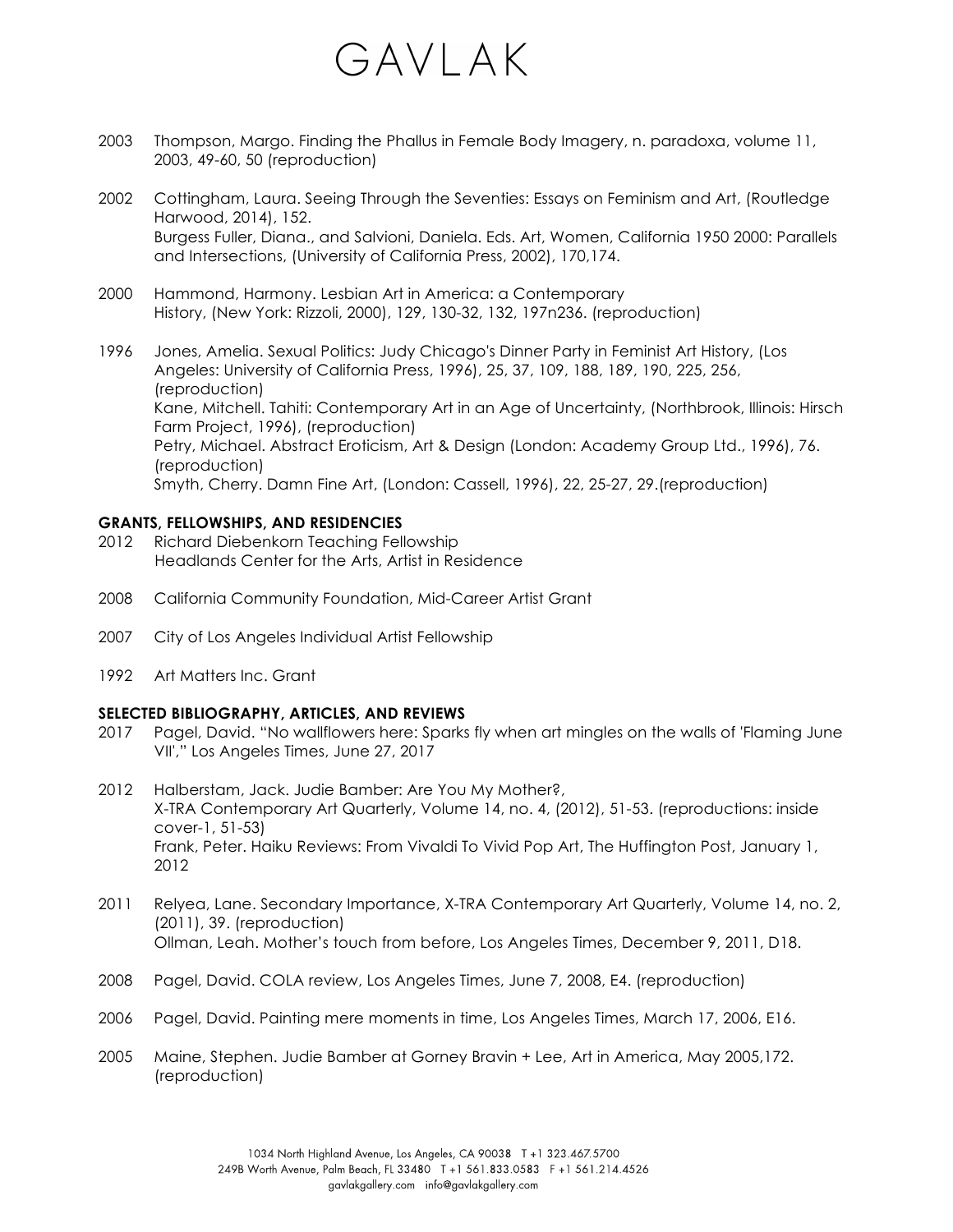# GAVLAK

- 2004 Frank, Peter. SPF, AGL, STAY INSIDE, LA Weekly, August 2004
- 2003 Pagel, David. Family, friends, other 'intimates, Los Angeles Times, August 29, 2003, E18. (reproduction)
- 1999 New American Paintings, Number 44, 1999, (reproduction) Duncan, Michael. LA Portraiture: Post-Cool, Art in America, October 1999, 124-131. (reproduction)
- 1998 Harper's, March 1998, p.32. (reproduction) Out, February 1998, p. 26. (reproduction) Cotter, Holland. review, Judie Bamber and Kurt Kauper, The New York Times, January 2, 1998, E41.
- 1997 Curtis, Cathy. Artists Who Teach, Los Angeles Times, Orange County, July 5, 1997, F1. Pagel, David. 'Dry' Indeed, Los Angeles Times, August 29, 1997, 32.
- 1996 Kandel, Susan. Love and Loss, Los Angeles Times, September 12, 1996, F11.
- 1995 Knight, Christopher. Judie Bamber: Playmate of the Year, Art Issues, November/December 1995, 14-16. (cover & reproduction) Atkins, Robert. Lesbian and Gay wahtzis, The Village Voice, June 1995, 71-72.
- 1994 Duncan, Michael. LA. Rising, Art in America, December 1994, 81. Maschke, Kathy L. Art Papers, November and December 1994, 35-36. (reproduction) Duncan, Michael. Art in America, November 1994, 137. (reproduction) Jones, Amelia., Artforum, October 1994, 108-109. (reproduction) Greene, David. Nether Nether Land, Los Angeles Reader, June 17, 1994, 18. Pagel, David. Los Angeles Times, June 16, 1994, F9 . Drohojowska-Philp, Hunter. Bad Girls, Los Angeles Times, Calendar 7. (reproduction) Knight, Christopher. Bad Girls: Feminism On the Wry, Los Angeles Times, February 8, 1994, F1& F8.
- 1993 Pagel, David. Public and Private Pleasures, Los Angeles Times, March 20, 1993, F10. Snow, Shauna. Art Exhibition Altered After Criticism, Los Angeles Times, March 24, 1993, F2. Urban, Hope. Should Personal Desires be on Public Display, Los Angeles Reader, April 24, 1993, 13.
- 1992 Jones, Amelia. Feminism Incorporated, After Image, December 1992, 10. (reproduction) Kandel, Susan. LA. in Review, Arts Magazine, February 1992, 90. (reproduction)
- 1990 Gipe, Lawrence. The Aesthetics of Containment, Artspace, November/December 1990, 56- 57. (reproduction) Gerstler, Amy. Judie Bamber at Roy Boyd, 16 June- 21 July, Art Issues, October 1990, 32. (reproduction) Kandel, Susan. LA. In Review, Arts Magazine, October 1990, 123. (reproduction) Svitil, Torene. Representing the Unrepresentable, Visions, summer 1990, 18-22. (reproduction) Clothier, Peter. Ten for the '90s, (Los Angeles), Art News, April 1990, 154 Johnson, Ken. Judie Bamber at Laurie Rubin, Art in America, April 1990,p.268. (reproduction)
- 1989 Raczka, Robert. Art Issues, September/October 1989, 27. (reproduction)